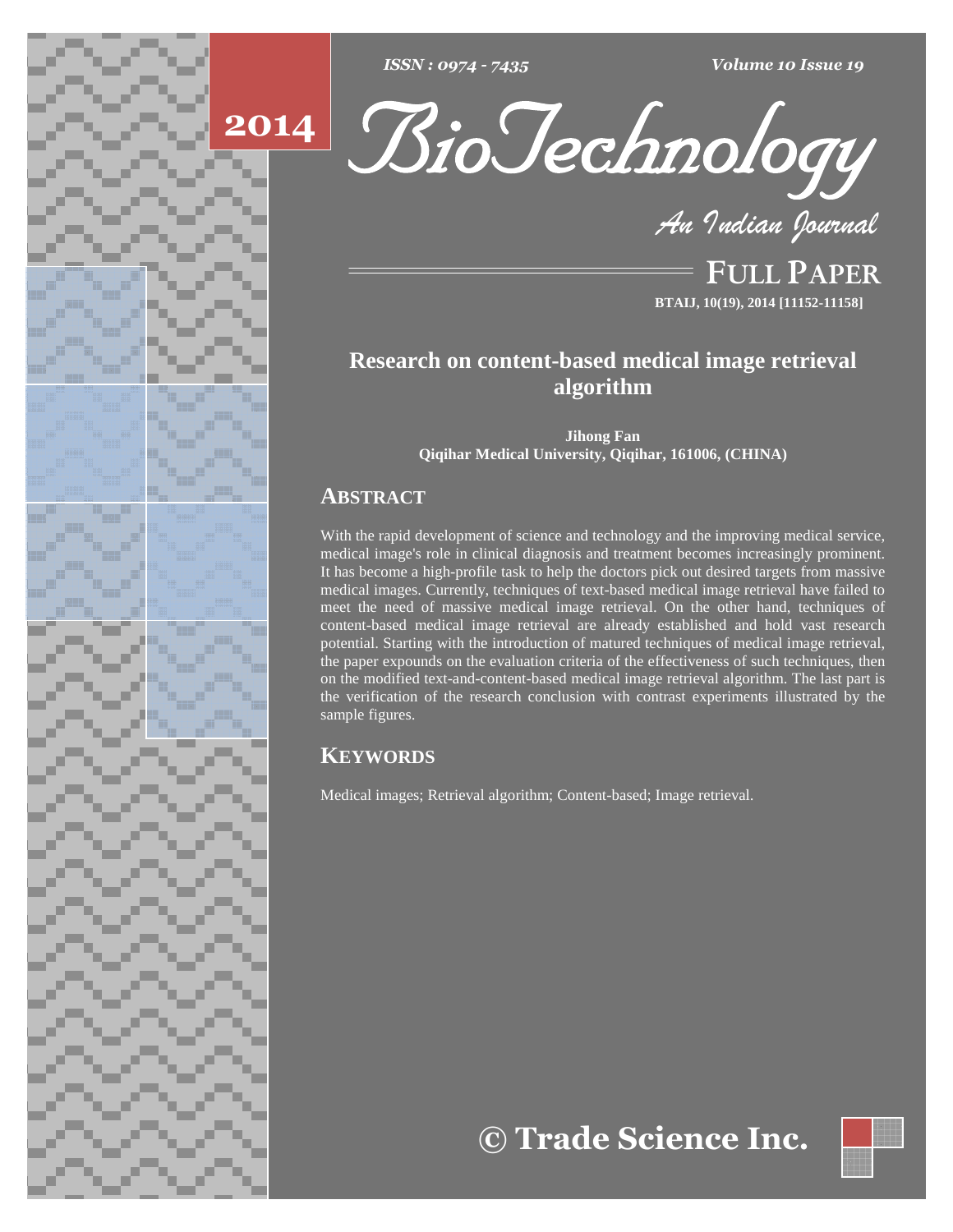#### **INTRODUCTION**

With medical technology's rapid progress, massive medical images are being produced everyday in medical Institutions. The effective management of these images becomes a hot spot of research.

Depending on information such as the patients' name, the number of images or the serial number of their medical records, traditional techniques of text-based medical image retrieval are featured with evident retrieval trait and easy operation, they demand, however, manual labeling on the images. For massive medical images, it is impossible to manually label all the images. Besides, human description is bound to be inaccurate and subjective. All these make techniques of text based medical image retrieval fail to meet the needs of today's massive image retrieval.

Designed to solve the defects of such text-based techniques, techniques of content-based medical image retrieval, by processing the gray values, the topological and geometrical shapes, can extract these characteristics and establish respective retrieval criteria with them. This paper will focus on the algorithm of content-based medical image retrieval.

# **SYSTEM STRUCTURE OF CONTENT-BASED MEDICAL IMAGE RETRIEVAL**

System of content-based medical image retrieval (illustrated by Figure 1) can be regarded as an information service system linking the user with the medical database. Basically it works like this: first, it analyses all the images in the database and extract the unique features from these images; then establish the medical image database as well as respective feature library. When retrieving images, it adopts the retrieved image's features and matches them withall the features in the library, then, according to the matching result, picks out the desired images from the database.



**Figure 1 : Illustration of CBMIR system**

The system of content-based medical image retrieval is formed by the image processing module and the retrieval module. The processing module's main functions are: image labeling, extraction of features, establishment of index and storage of the image data, it contains also the techniques of extraction and marking of region of interest, classification of images and segmentation of various sized images.

# **COMMON TECHNIQUES OF CONTENT-BASED MEDICAL IMAGE RETRIEVAL**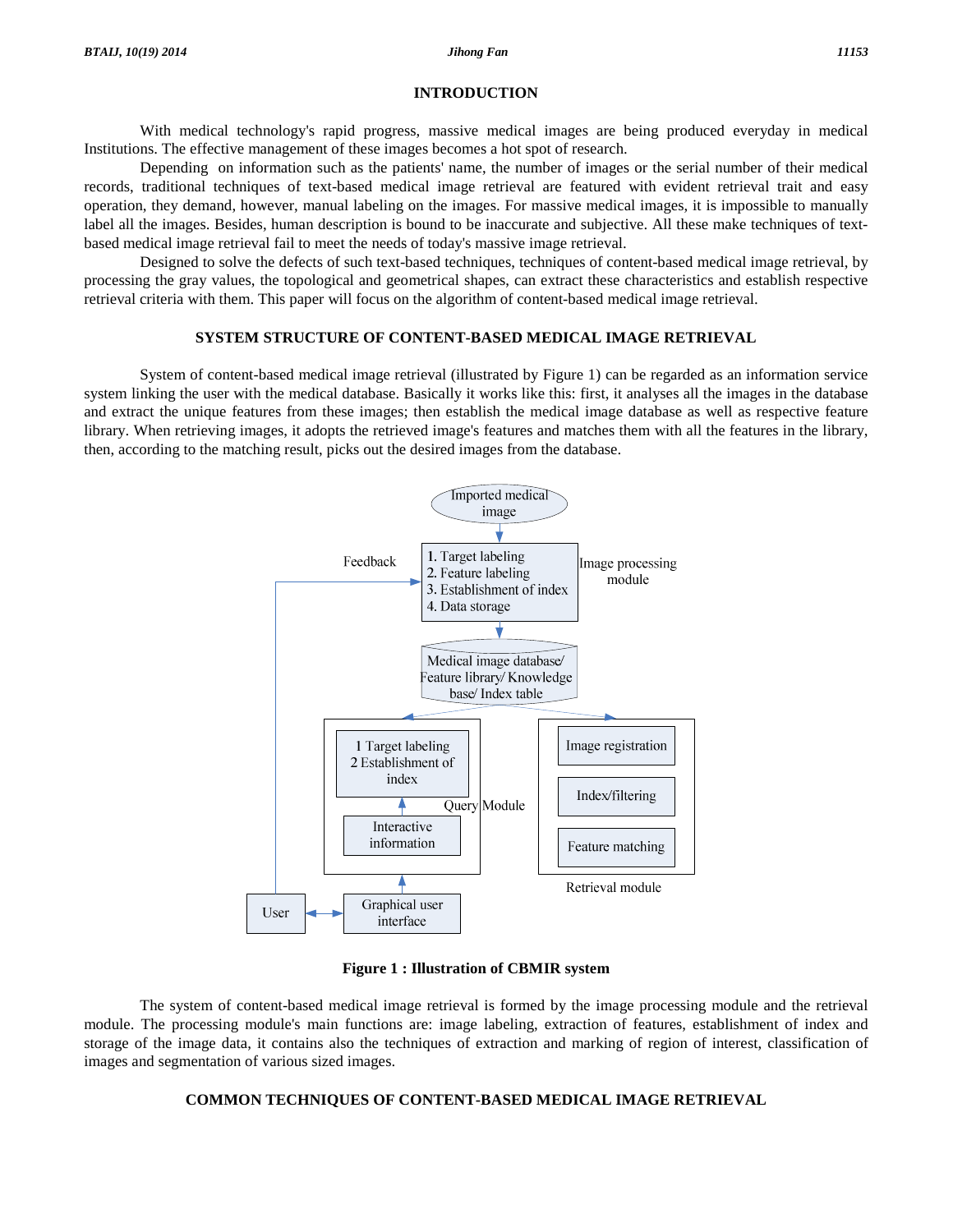The key techniques of the system of content-based medical image retrieval are contained mainly of medical image segmentation, extraction and marking of region of interest, extraction of features, similarity match and retrieval as well as relevant feedback techniques.

# **Medical Image Segmentation**

In general medical images are focused on specific human tissues or organs. Medical image segmentation means to segment such specific sections and sort out regions of interest, which provides local features for clinical diagnosis.

In this way, the data processing amount is reduced, the processing speed is raised and the accuracy of the disease analysis and diagnosis are also improved.

# **Features of medical image**

#### **Features of image gray value**

Image gray value is one of the basic properties of images, possesses certain robustness and stability. Its histogram reflects directly features of the general distribution; however, it shows no information about gray value's spatial location. The mean gray value histogram acts as its image gray value function and the gray value distribution function of all normal image data within the medical image database, the histogram can also be used in the comparison of normal images and abnormal images.

#### **Texture features**

As a feature related to the geometric distribution of medical gray value, texture feature is more friendly to the doctor's intuitive feelings. In term of the relationship with medical image pixels, texture feature analysis could be categorized as the statistical method, the spectral method, the model method and the structural method. The statistical method, being the frequently-used one, depicts texture features such as the uniformity, the directionality and the thickness. The operation theory is to extract different statistics from the image's texture feature.

#### **Image shape feature**

Being an important feature of the medical images, the shape feature holds a significant position in the medical image retrieval system. Common methods to depict image shape features include Freeman chain code, quadratic curves, B line, super-quadratic-curves and shape approach method based on wavelet transform.

# **Similarity match and retrieval**

Techniques of high dimensional medical image retrieval, employing multidimensional hash table and network spatial technology in its early development time, received only modest results. Nowadays there are mature techniques of high dimensional medical image retrieval, such as Bucketing grouping algorithm, cluster, neural network, and quad-tree and k-d tree. Take self-organizing neural network tree index method (SOM) for example, it can memorize in absence of human supervision, has dynamic clustering function and support arbitrary similarity measurement. All these make it an index technique with wide appliance potential.

#### **Interactive feedback technique**

System of content-based medical image retrieval's accuracy may be impaired by the inconsistency between the image's feature and the user's understanding toward the data. There with interactive feedback technique, the user can, without establishing weights for feature information, pick out images similar or dissimilar to the desired image. Then the system will automatically adjust the retrieval result according to the former feedback. Thus a better retrieval result is achieved and the inconsistency reduced.

# **RETRIEVAL ALGORITHM OF CONTENT-BASED MEDICAL IMAGE RETRIEVAL**

#### **Introduction of retrieval algorithm of medical image retrieval**

With the textual information and the content of the medical image combined organically, the improved retrieval algorithm of content-based medical image retrieval proposed in this paper can extract automatically the textual information for the initial retrieving, and then conduct the content-based retrieval with comprehended feature information of the images. With key words for images not being necessary, the algorithm can extract the desired information from vast features with part of the images sifted by the initial text-based retrieval. The retrieving efficiency is raised from decreased amount of arithmetic. The paper will prove the algorithm's efficiency with several experiments based on CT images of human colons.

#### **Construction of content-based medical image retrieval**

Figure 2 shows the system frame of CBMIR, the CBMIR of this paper contains the following parts: 1. Database, of medical images, text information and image features: 2. Image import module, which filters images according to their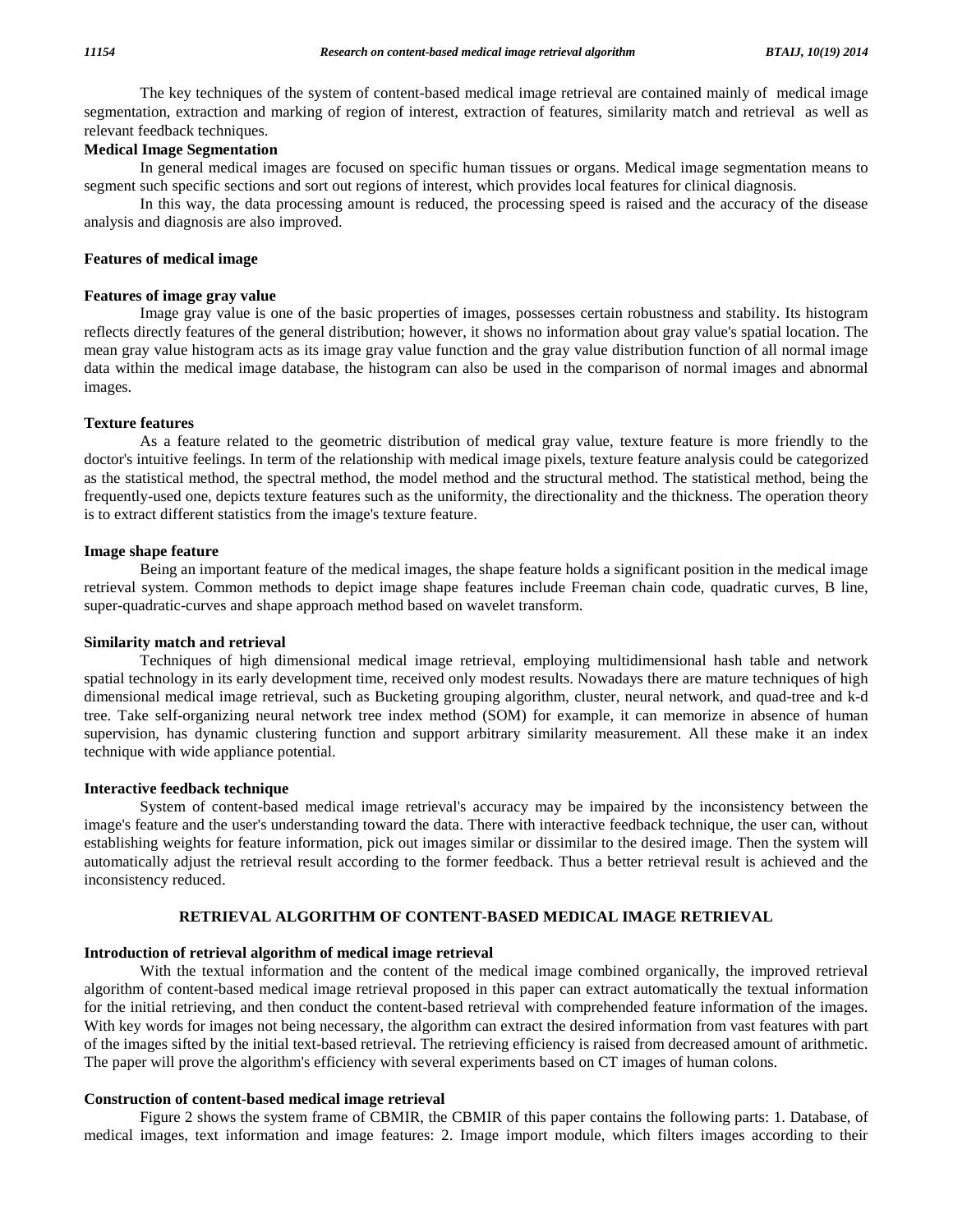formats and then separates text information from image data, filing them into respective database; 3. Image feature extraction module. This part extracts image's text information and file them in the library; 4. Similarity match module. After matching the eigenvector of the image with what is in the library, it retrieves the medical images in line with their similarity; 5. Dynamic retrieval. The user can filter out unrelated images by initial retrieval, and find qualified ones with secondary retrieval of lower features. The user can jump to the secondary retrieval, of course.



**Figure 2 : System Frame of CBMIR**

#### **Implementation of retrieval algorithm of content-based medical image retrieval**

#### **Extraction technique of image's text information**

DICOM, being recognized all over the world, is the criteria of digital medical image's transmission, display and storage. Its file consists of file header and image data, the file header containing relevant information of the identification data. Generally, CBMIR mainly extracts the patient's information from the header file, such as name, age, the hospital and the scanning time.

To make improvement on the retrieval, the algorithm proposed in this paper will move to location ofthe organ, image type, scanning posture and other more crucial information. To get better results, the user can first sift with text information, and then conduct a secondary retrieval with lower features of the medical images. TABLE 1 shows the text information of the CT image of human colon.

| <b>TABLE 1: Part of DICOM text information</b> |  |
|------------------------------------------------|--|
|------------------------------------------------|--|

| Label        | <b>Description</b>        | <b>Example</b> |  |
|--------------|---------------------------|----------------|--|
| (0008,0008)  | Image Type                | <b>AXIAL</b>   |  |
| (0008,0060)  | Modality                  | CТ             |  |
| (0010,0030)  | Patient Date of Birth     | 19760101       |  |
| (0010, 0040) | Patient Sex               | M              |  |
| (0018,0015)  | <b>Body Part Examined</b> | <b>ABDOMEN</b> |  |
| (0018, 5100) | <b>Patient Position</b>   | <b>FFP</b>     |  |
| $\cdots$     | $\cdots$                  | $\cdots$       |  |

#### **Extraction technique of medical image's lower feature**

The majority of medical images are gray level images with no apparent patterns and finer textures. Techniques of texture feature analysis, such as gray level co-occurrence matrix, can give clear image information in terms of direction and amplitude of variation, and depict medical image's direction of repetition and degree of roughness. Gray level co-occurrence matrix assumes that in the  $\theta$  direction, with the number of N pixels distance, the probability of a pair of pixels with their amplitude of variation, and depict medical image's direction of repetition and degree of roughness. Gray level co-occurrence matrix assumes that in the  $\theta$  direction, with the number of N pixels distance, the probability get the following parameters: *f f*  $f_1 = \sqrt{\sum \sum f_i}$ 

1. Ability: 
$$
f_1 = \sqrt{\sum_i \sum_j (p(i, j)^2)};
$$
  
2. Contrast ratio: 
$$
f_2 = \sum_i \sum_j (i - j)^2 p(i, j);
$$
 (2)

$$
\sqrt{\frac{1}{i-j}}
$$
  
2. Contrast ratio:  $f_2 = \sum_{i} \sum_{j} (i-j)^2 p(i, j)$  ; (2)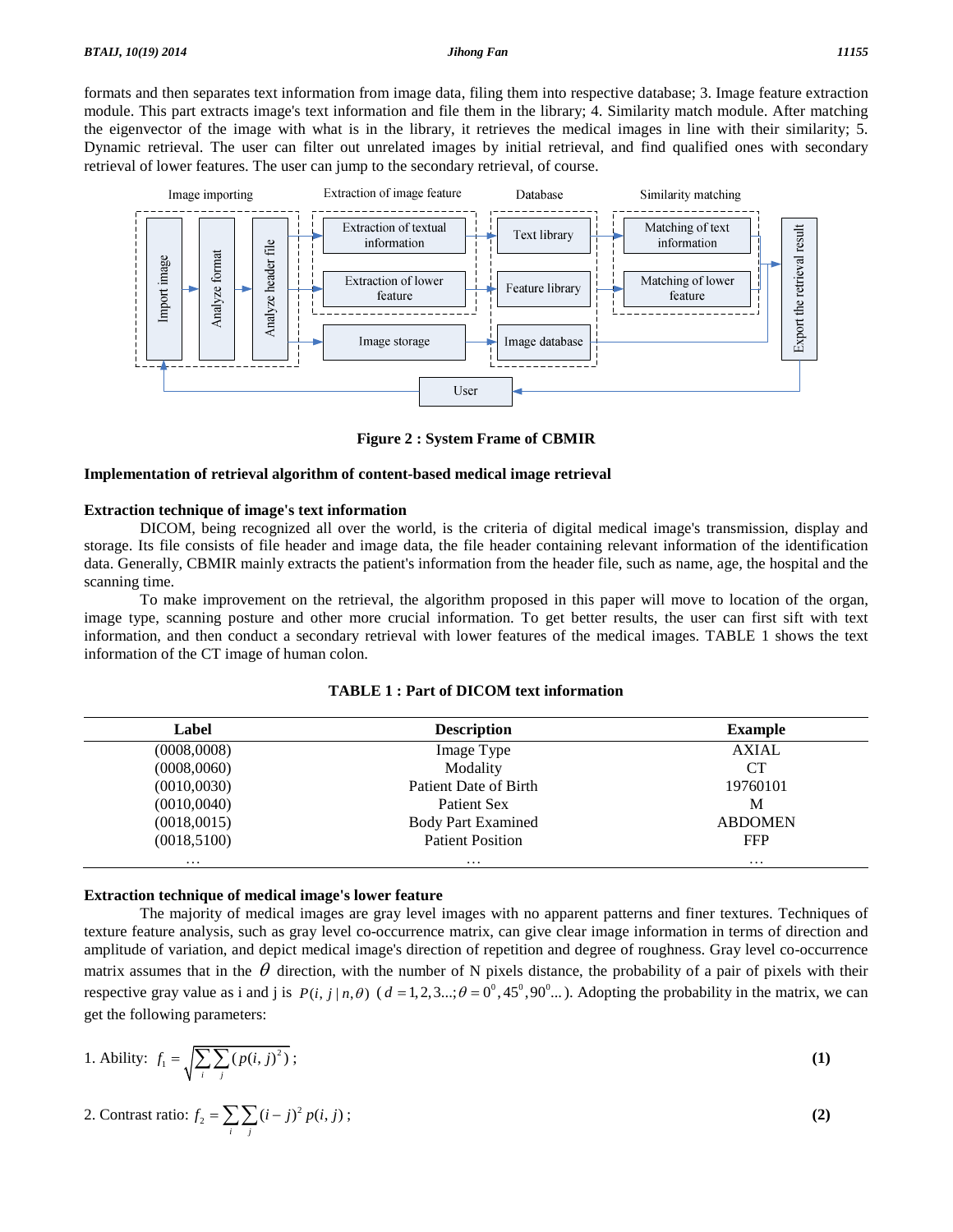3. Reversed distance: 
$$
f_3 = \sum_i \sum_j \frac{p(i, j)}{1 + (i - j)^2};
$$
\n4. Entropy: 
$$
f_4 = \sum_i \sum_j (-\ln p(i, j)) p(i, j);
$$
\n(4)

4. Entropy: 
$$
f_4 = \sum_{i} \sum_{j} (-\ln p(i, j)) p(i, j)
$$
;  
(4)

4. Entropy: 
$$
f_4 = \sum_{i} \sum_{j} (-\ln p(i, j)) p(i, j)
$$
;  
\n5. Correlation coefficient:  $f_5 = \frac{\sum_{i} \sum_{j} (ij) p(i, j) - \mu_x \mu_y}{\sigma_x \sigma_y}$  (5)

#### **Extraction of image shape feature**

Currently there are the types of descriptors of medical image's shape: area-based shape descriptor and profile-based descriptor. Area-based descriptor covers all the shape area and has advantage in term of the resistance to external disturbances such as noise. Profile-based descriptors are Hu moment invariant and Zernike moment and others. Take Hu moment invariant for example, it proposed that the seven moments invariant have the invariance of measurement, rotation and translation. For these properties, it is widely applied.

#### **Integration of various features of medical image**

No retrieval based on one single image feature can take all factors into consideration. To compensate this defect, integration of various features with different weights in line with the user's demand is needed.

In retrieval with texture features or shape features, the user, after distributing different weights to respective features according to his need, and conducting linear weighted value summation, can get the similarity degree of the two images. If the similarity of the text feature is  $S_1$ , and similarity of shape is  $S_2$ , and  $W_2$  and  $W_2$  are their respective weights, then the similarity summation is  $S = W_1 \cdot S_1 + W_2 \cdot S_2$ .

#### **Evaluation criteria for medical image's retrieval**

# **Performance evaluation for the retrieval**

Criteria for the evaluation of MIR are many, and with commonly used factors are the accuracy and the recall ratio. Because those criteria require preset threshold value of the image's similarity degree, and that the number of medical image is massive and it is subjective to compare similar images, it is hard to determine the threshold value. This research adopts the

criterion recommended by the mature MPEG-7 to evaluate the experiments' results. The equation:  
\n
$$
\varphi_N(q_i) = \sum_{j=1}^N \frac{\psi(p_j, R)}{N}, \ \psi(x, y) = \begin{cases} 1 & \text{if } x \in y \\ 0 & \text{if } x \notin y \end{cases}
$$
\n(6)

 $\varphi$ <sub>N</sub> means the correct rate of the former N image results; R is the image set with a certain feature; M is the preset number of sample images before the retrieval;  $q_i$  are the sample images.

#### **Ordering method for medical images**

Another common evaluation criterion for medical image's retrieval is ordering method for medical images. Its working principle: the more similar is the retrieval result with the sample image, the higher it will be ranked. Sorting equation

working principle, the more similar is the letterva result with the sample image, the higher it will be ranked. Soling equation adopted in this paper is:

\n
$$
Rank = \frac{\sum_{i=1}^{R} P_i}{\sum_{j=1}^{T} P_j}
$$
\n(7)

R is the set of relevant images, T is set of first N relevant images, and P is the serial number of the image. The closer to 1 its rank value is, the better is the ordering result.

#### **EVALUATIONS OF THE EXPERIMENTS OF MEDICAL IMAGE'S RETRIEVAL**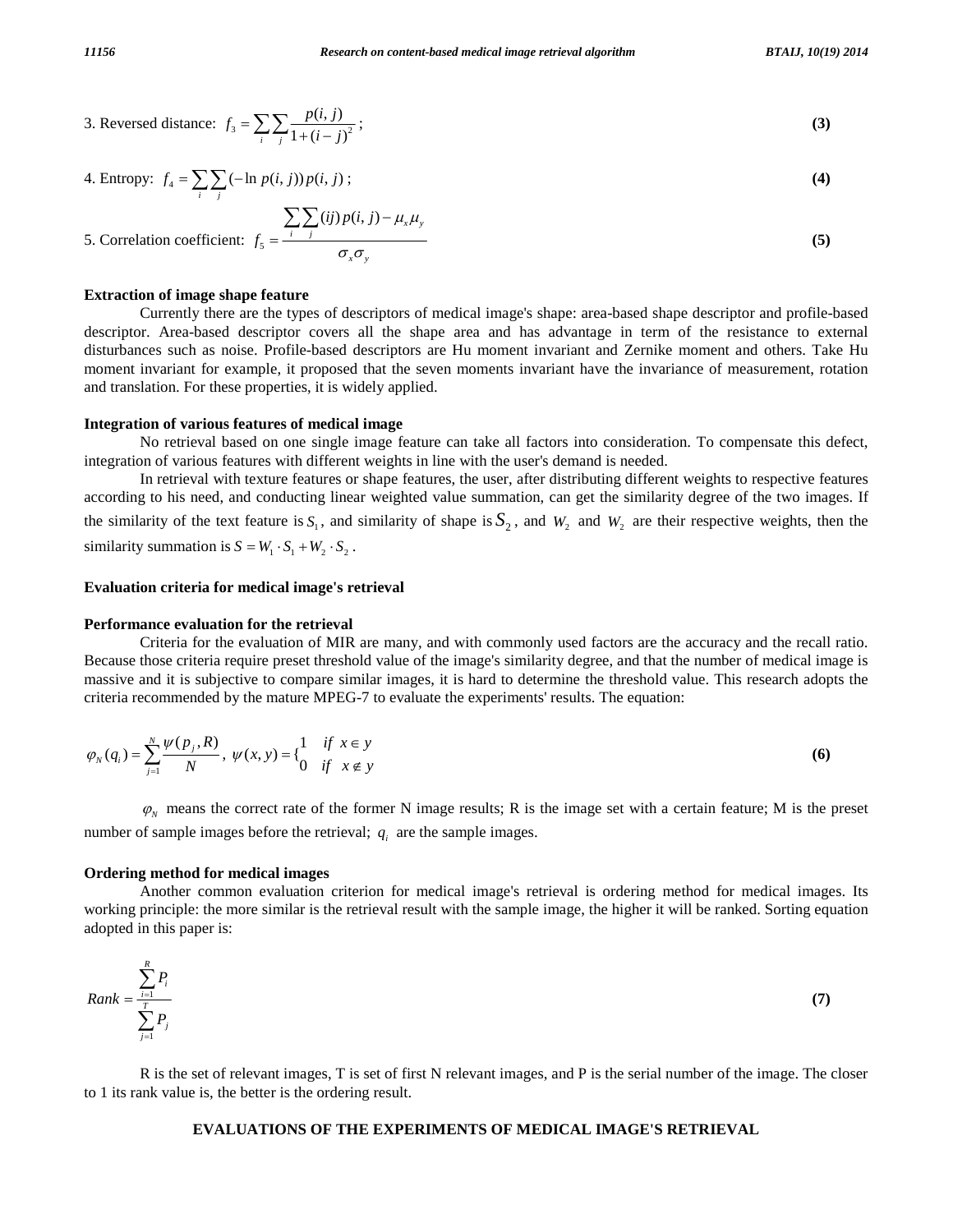# **Preparation for the experiments of image retrieval**

The data is from the American database of human colonoscopy, each record contains the CT images of both side-**Preparation for the experiments of image retrieval**<br>The data is from the American database of human colonoscopy, each record contains the CT images of both side-<br>lying posture and the supine posture. The resolution: 512×5 images of human colon are randomly chosen.

# **Procedures and results of the experiment**

To testthe retrieval algorithms' performance, the following experiments are conducted with three retrievals. 30 most relevant images are extracted to evaluate the result. Figure 3 is an example of the processing system of medical images.



**Figure 3 : Processing system of medical image**

1) Single feature medical image's retrieval (experiment one): calculating the gray value co-occurrence matrix on this four directions  $0^0, 45^0, 90^0, 135^0$ , the texture feature values of the contrast ratio, reversed distance and entropy, then the retrieval was conducted by matching these texture feature values.

2) Integrated feature medical image's retrieval (experiment two): by distributing different weights to respective features according to his own need, the user retrieved with the texture features and shape features combined. The weight ratio of the texture features and shape features could be 7:3.

3) Text-and-content-based medical image retrieval in this paper (experiment 3): The sample images being the supine posture image, the key words were retrieved first, and then retrieval based on integrated image features was conducted, with the weight ratio of the texture features and shape features being 7:3.

# **Evaluation of the experiments of medical image's retrieval**

By ranking the above experiments' mean retrieval correct rate  $P<sub>N</sub>$  and mean ordering value, we got the following conclusion:

1. Shape-based image feature retrieval is better than texture-based image feature retrieval.

For gray value co-occurrence matrix reflects the overall feature, and the images' texture varies much, shape-based image feature retrieval, possessing no great advantage, is still superior to other images. The comparative data is shown in TABLE 2.

| <b>Method of experiment</b>              | N  | PN    | Rank  |
|------------------------------------------|----|-------|-------|
| Texture feature-based retrieval          | 19 | 64.48 | 1.397 |
| Shape feature-based retrieval            | 23 | 77.8  | 1.247 |
| Retrieval with integrated lower features | 25 | 83.3  | 1.191 |
| Retrieval with integrated lower features | 26 | 84.4  | 1.190 |
| Retrieval with integrated lower features | 27 | 88.9  | 1.137 |
| Retrieval with lower and text features   | 29 | 97.8  | 1.033 |

**TABLE 2 : Experimental results and statistics**